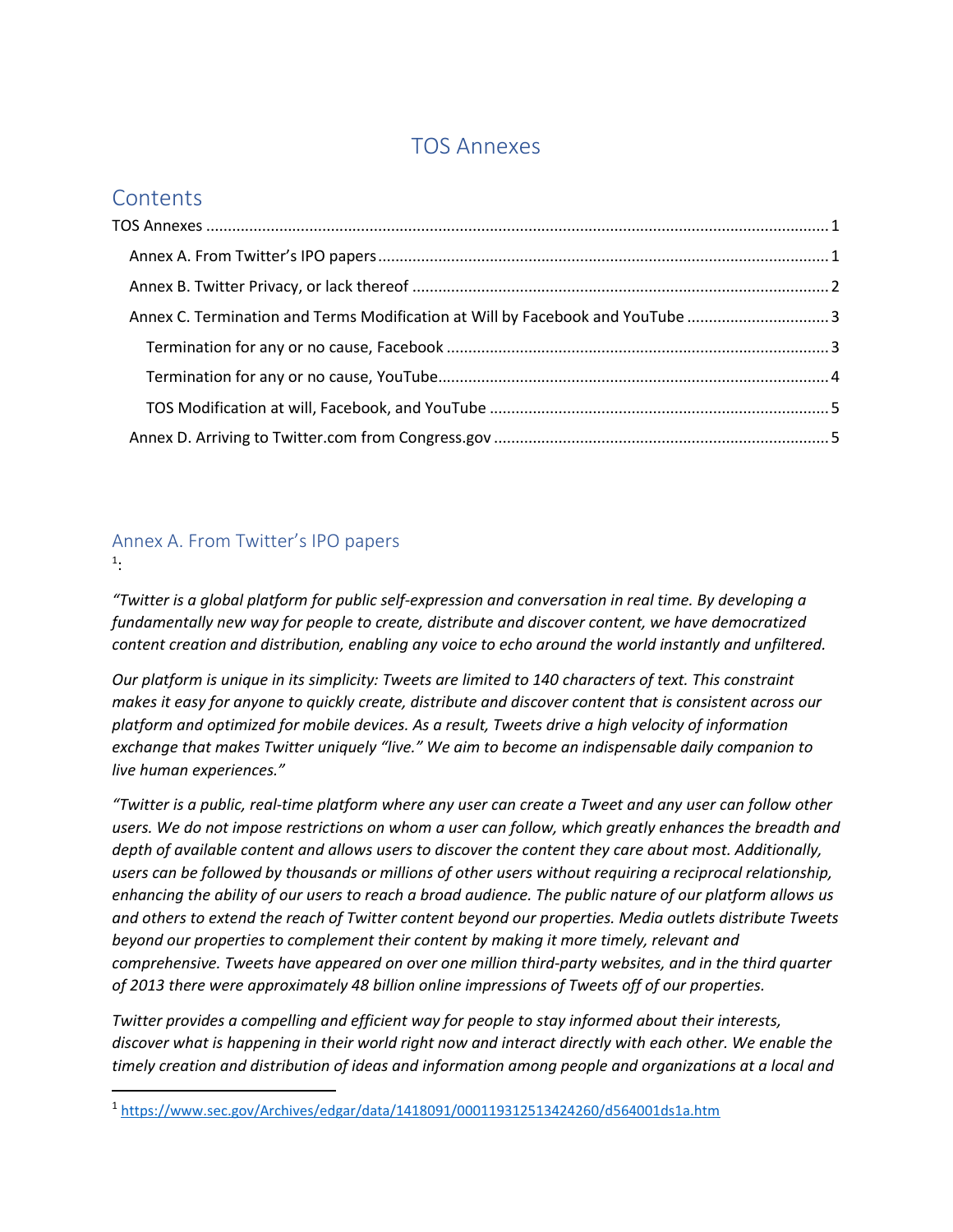*global scale. Our platform allows users to browse through Tweets quickly and explore content more deeply through links, photos, media and other applications that can be attached to each Tweet. As a result, when events happen in the world, whether planned, like sporting events and television shows, or unplanned, like natural disasters and political revolutions, the digital experience of those events happens in real time on Twitter. People can communicate with each other during these events as they occur, creating powerful shared experiences."*

*"President Obama used our platform to first declare victory publicly in the 2012 U.S. presidential election, with a Tweet that was viewed approximately 25 million times on our platform and widely distributed offline in print and broadcast media."*

#### <span id="page-1-0"></span>Annex B. Twitter Privacy, or lack thereof

More from Twitter's "Privacy Policy":

*"… we may collect, use, and store additional information about your location - such as your current precise position or places where you've previously used Twitter … We do not support the Do Not Track browser option."* -- which also tells Twitter a lot about other people, like owners or residents of these places.

*"We receive information when you view content on or otherwise interact with our services, which we refer to as "Log Data," even if you have not created an account. For example, when you visit our websites, sign into our services, interact with our email notifications, use your account to authenticate to a third-party service, or visit a third-party service that includes Twitter content, we may receive information about you. This Log Data includes information such as your IP address, browser type, operating system, the referring web page, pages visited, location, your mobile carrier, device information (including device and application IDs), search terms (including those not submitted as queries), and cookie information. We also receive Log Data when you click on, view, or interact with links on our services, including when you install another application through Twitter."* -- 'such as' means 'including but not limited to'.

*"When you view our content on third-party websites that integrate Twitter content such as embedded timelines or Tweet buttons, we may receive Log Data that includes the web page you visited."* 

*"Our ad partners and affiliates share information with us such as browser cookie IDs, mobile device IDs, hashed email addresses, demographic or interest data, and content viewed or actions taken on a website or app. Some of our ad partners, particularly our advertisers, also enable us to collect similar information directly from their website or app by integrating our advertising technology."* -- yes, Twitter watches us everywhere, even when we have no idea it can physically do that.

*"We may receive information about you from third parties who are not our ad partners, such as others on Twitter, partners who help us evaluate the safety and quality of content on our platform, our corporate affiliates, and other services you link to your Twitter account."*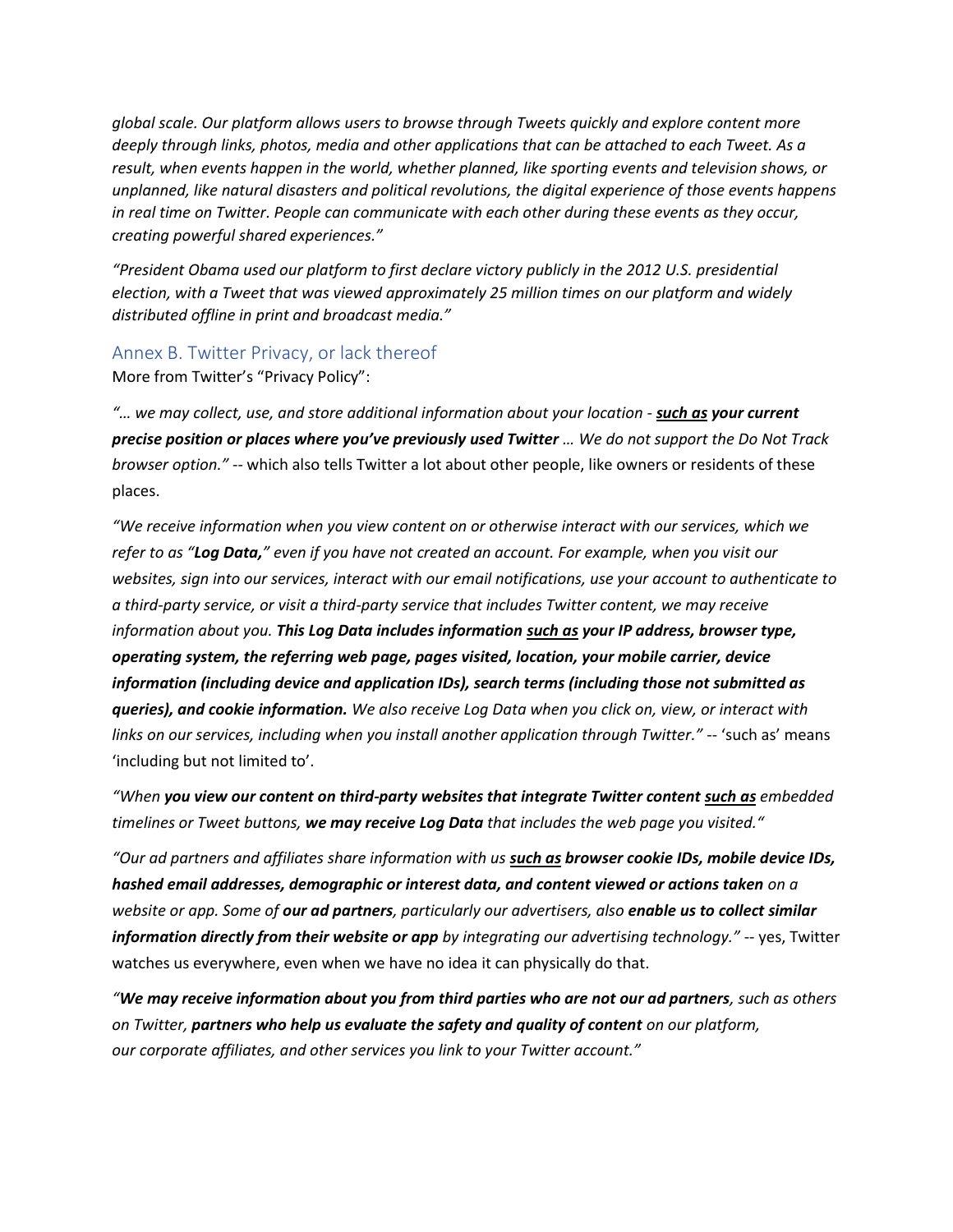*"We engage service providers to perform functions and provide services for us in the United States, Ireland, and other countries. For example, we use a variety of third-party services to help operate our services, such as hosting our various blogs and wikis, and to help us understand the use of our services, such as Google Analytics."* 

Many companies use third party services for purposes like computer repairs or software development. They might occasionally encounter some data, usually for short periods of time and under strict NDA. Neither a reasonable person nor an expert would suspect what really happens. Twitter transfers the data to Google through Google Analytics, where it combines the data from Twitter with mountains of data received from other sources -- Google search, Android, YouTube, Google Ads, Google Analytics all over the web including mos[t government websites.](https://defyccc.com/google-spies-on-us-on-gov-sites/)<sup>2</sup>

*"Notwithstanding anything to the contrary in this Privacy Policy or controls we may otherwise offer to you, we may preserve, use, share, or disclose your personal data or other safety data if we believe that it is reasonably necessary to comply with a law, regulation, legal process, or governmental request; to protect the safety of any person; to protect the safety or integrity of our platform, including to help prevent spam, abuse, or malicious actors on our services, or* 

*to explain why we have removed content or accounts from our services; to address fraud, security, or technical issues; or to protect our rights or property or the rights or property of those who use our services."* 

*"We may revise this Privacy Policy from time to time. … If we make a change to this policy that, in our sole discretion, is material, we will notify you within Twitter.com, Twitter for iOS, or Twitter for Android, via a Twitter owned and operated Twitter account (for example @TwitterSupport), or by sending an email to the email address associated with your account."*

In other words, Twitter reserves the right to modify its "privacy policy" at any time and without notification.

## <span id="page-2-1"></span><span id="page-2-0"></span>Annex C. Termination and Terms Modification at Will by Facebook and YouTube Termination for any or no cause, Facebook

"Unilateral termination at will without prior notice" said in long and crooked phrase, creatively changing from time to time.

#### Current on 2022/04/04:<sup>3</sup>

*"If we determine, in our discretion, that you have clearly, seriously or repeatedly breached our Terms or Policies, including in particular the Community Standards, we may suspend or permanently disable your access to Meta Company Products, and we may permanently disable* 

<sup>2</sup> <https://defyccc.com/google-spies-on-us-on-gov-sites/>

<sup>3</sup> [https://www.facebook.com/legal/terms/plain\\_text\\_terms](https://www.facebook.com/legal/terms/plain_text_terms)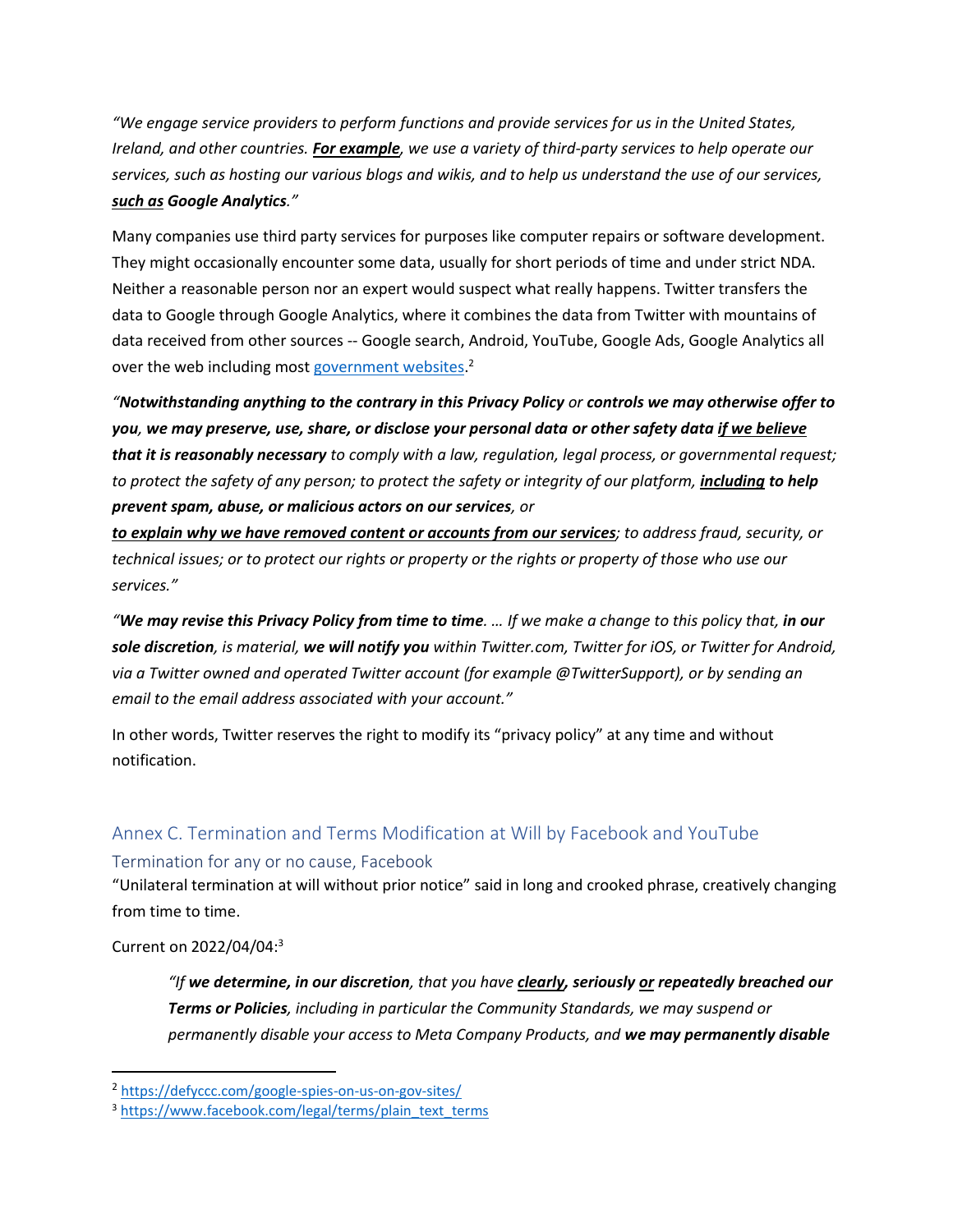*or delete your account. We may also disable or delete your account if you repeatedly infringe other people's intellectual property rights or where we are required to do so for legal reasons. "*

Notice: "*we determine, in our discretion*" and "*clearly, [or] seriously or repeatedly breached our [countless] Terms or Policies*" is sufficient to terminate the services.

June 2019:<sup>4</sup>

*"We may also suspend or disable your account if you create risk or legal exposure for us or when we are permitted or required to do so by law. Where appropriate, we will notify you about your account the next time you try to access it."*

Notice: termination when "*permitted by law*".

January 2017:<sup>5</sup>

*"If you violate the letter or spirit of this Statement, or otherwise create risk or possible legal exposure for us, we can stop providing all or part of Facebook to you."*

Notice: yes, "*possible legal exposure*".

#### <span id="page-3-0"></span>Termination for any or no cause, YouTube

"Unilateral termination for any or no cause without notice" said in long crooked sentences. Also, YouTube may terminate the whole Google account of the user, possibly even to brick the user's Android phone.

Current on 2022/04/04:<sup>6</sup>

*"Terminations and Suspensions by YouTube*

*YouTube reserves the right to suspend or terminate your Google account or your access to all or part of the Service if … (c) we reasonably believe that there has been conduct that creates (or could create) liability or harm to any user, other third party, YouTube or our Affiliates.*

*Notice for Termination or Suspension*

*We will notify you with the reason for termination or suspension by YouTube unless we reasonably believe that to do so: … (c) would compromise the integrity, operation or security of the Service; or (d) would cause harm to any user, other third party, YouTube or our Affiliates."*

Plain English: YouTube may terminate services to the user if it "reasonably believes" that there has been conduct by anybody, not even connected to the user, that could create liability or harm (any harm, including discovery of one's crime) to anybody in the world.

<sup>4</sup> [https://web.archive.org/web/20190630023320/https://www.facebook.com/legal/terms/plain\\_text\\_terms](https://web.archive.org/web/20190630023320/https:/www.facebook.com/legal/terms/plain_text_terms)

<sup>5</sup> [https://web.archive.org/web/20170105195212/https://www.facebook.com/legal/terms](https://web.archive.org/web/20170105195212/https:/www.facebook.com/legal/terms)

<sup>6</sup> <https://www.youtube.com/t/terms>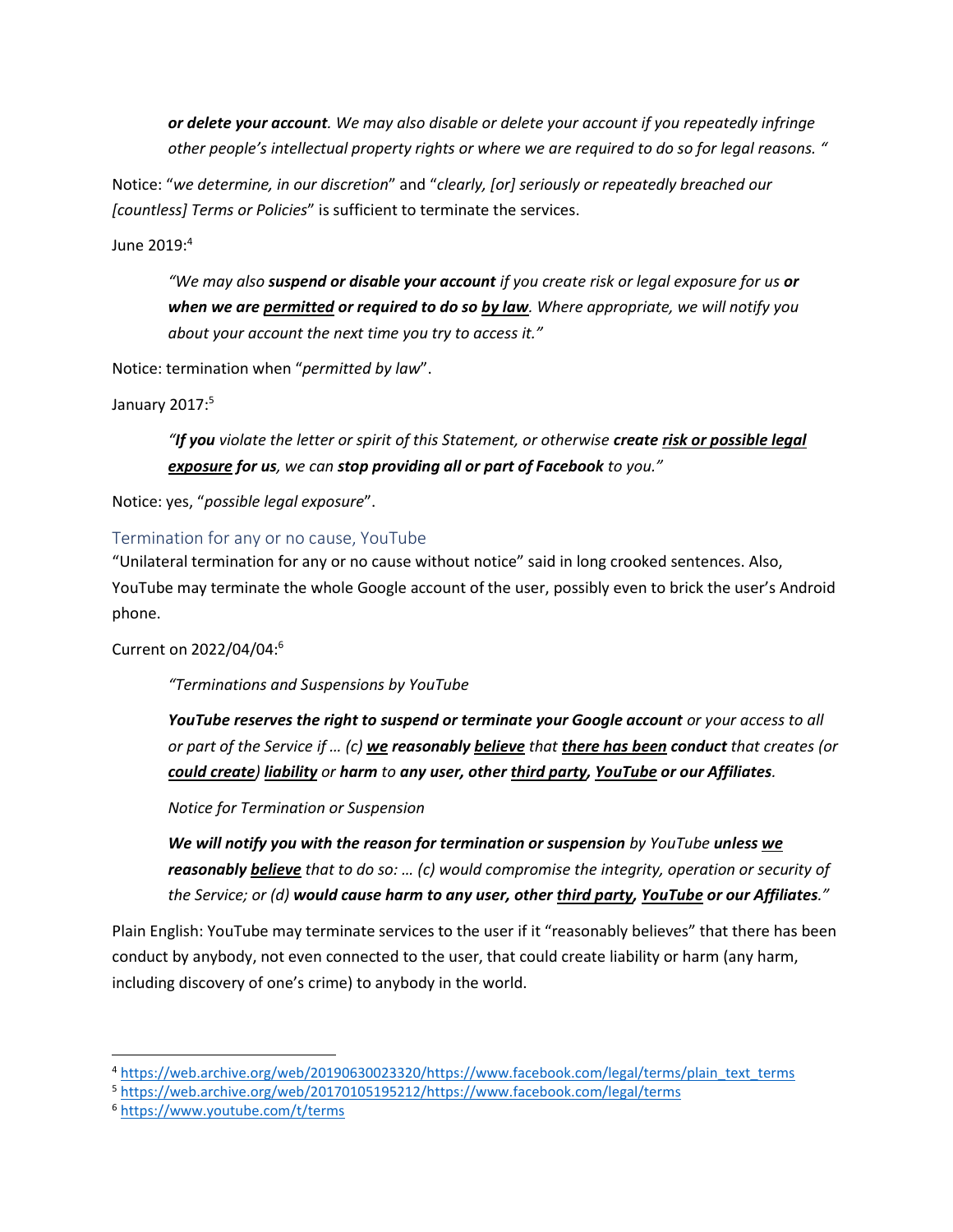January  $2019$ : $7$ 

*"YouTube reserves the right to decide whether Content violates these Terms of Service for reasons other than copyright infringement, such as, but not limited to, pornography, obscenity, or excessive length. YouTube may at any time, without prior notice and in its sole discretion, remove such Content and/or terminate a user's account for submitting such material in violation of these Terms of Service."*

*"These Terms of Service apply to all users of the Service, including users who are also contributors of Content on the Service."*

Plain English: YouTube may declare that your Content violates TOS, and to terminate your use of the services. The Content includes comments.

<span id="page-4-0"></span>TOS Modification at will, Facebook, and YouTube

Facebook:

*"… we may need to update these Terms from time to time to accurately reflect our services and practices"*

YouTube: modification at will without any notification:

Current on 2022/04/04:<sup>8</sup>

*"We may change this Agreement, for example, (1) to reflect changes to our Service or how we do business … (2) for legal, regulatory, or security reasons, or (3) to prevent abuse or harm. If we materially change this Agreement, we'll provide you with reasonable advance notice and the opportunity to review the changes, except (1) when we launch a new product or feature, or (2) in urgent situations, such as …"*

January 2019:9

*"Although we may attempt to notify you when major changes are made to these Terms of Service, you should periodically review the most up-to-date version https://www.youtube.com/t/terms). YouTube may, in its sole discretion, modify or revise these Terms of Service and policies at any time, and you agree to be bound by such modifications or revisions."*

<span id="page-4-1"></span>Annex D. Arriving to Twitter.com from Congress.gov

<sup>7</sup> [https://web.archive.org/web/20190101235708/https://www.youtube.com/t/terms](https://web.archive.org/web/20190101235708/https:/www.youtube.com/t/terms)

<sup>8</sup> <https://www.youtube.com/t/terms>

<sup>9</sup> [https://web.archive.org/web/20190101235708/https://www.youtube.com/t/terms](https://web.archive.org/web/20190101235708/https:/www.youtube.com/t/terms)